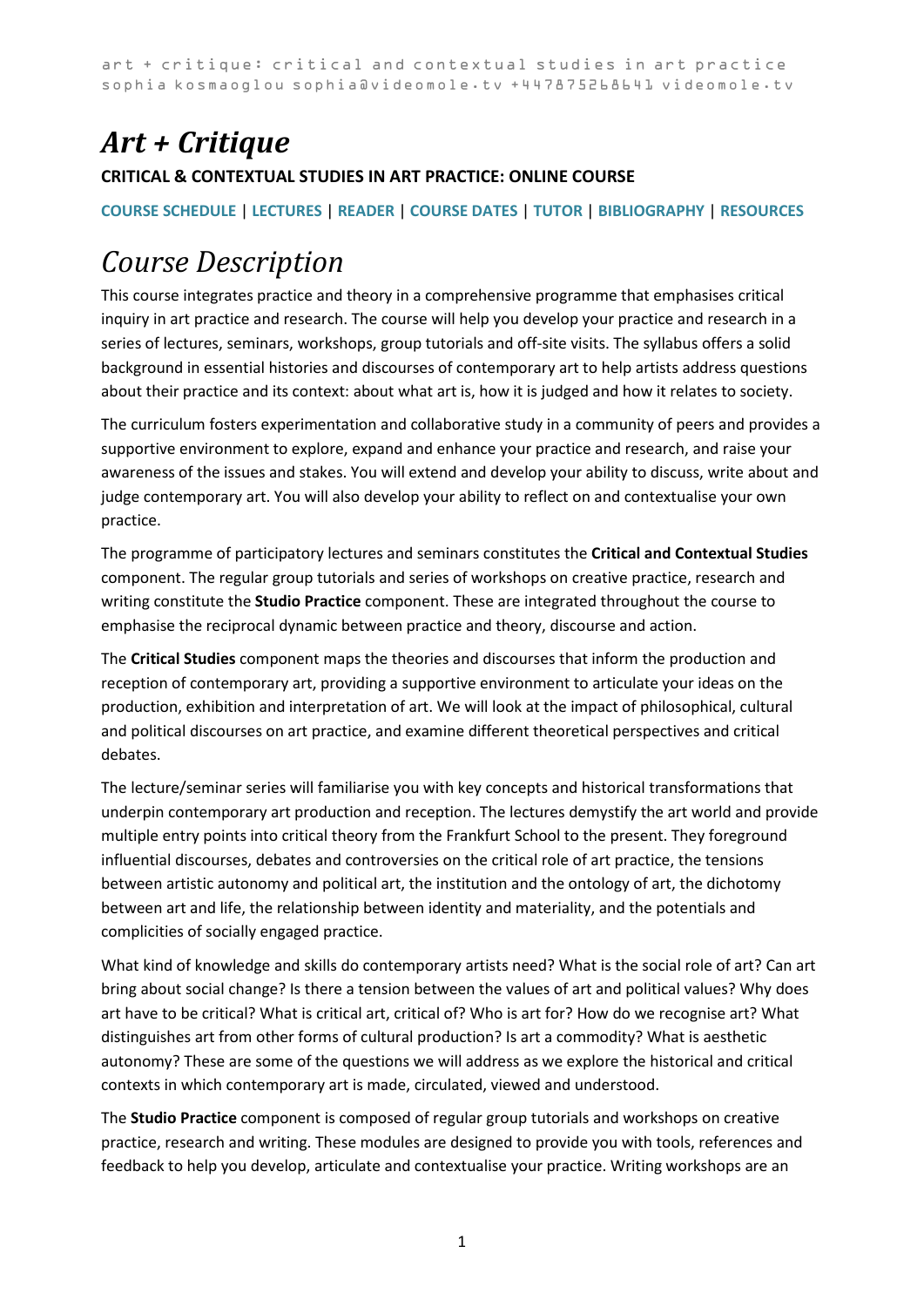opportunity to develop your skills in writing critical reviews and artist's statements or research proposals.

Group tutorials are structured peer-review sessions that will help you develop a project or body of work with critical feedback and peer-support. You might have work-in-progress and a set of problems or questions about how to proceed, or you may produce new work in response to a studio assignment. We will discuss research methods, process, technique, materials, professional practice etc. Following each tutorial you will receive written feedback and documentation to reflect on the session and plan your next steps.

### *Course aims, outcomes & learning objectives*

The course aims to support artists as they develop, articulate and contextualise their practice within the broader contemporary and historical field of production in art and society. They will develop their writing skills and formulate research questions to guide their practice, achieving a clear sense of direction towards their stated goals.

By the end of the course:

- Participants will have a sound grasp of key historical underpinnings and current debates in contemporary art.
- They will be able to critically discuss and evaluate contemporary art in relation to the broader contemporary and historical field of production in art and society.
- They will be able to articulate and contextualise their practice within or against relevant practices, discourses and histories.
- They will be able to critically evaluate their own work and provide constructive feedback for their peers.

Participants will leave the course with critical awareness of contemporary art practice, a road map and a toolbox of methodologies for their continuing practice and the confidence to pursue it independently.

# *Who is it for?*

The course is open to everyone at any stage of their career or level of experience but it is particularly suited to those who have a background and experience in art and wish to develop their practice and extend their knowledge of contemporary art practices and discourses.

You will be expected to develop a project or line of inquiry, commit to the course, participate in the colearning space, support your peers and have an interest in alternative art education.

You may have reached a pivotal stage in your practice, preparing a new project or portfolio, applying for a degree course or residency, encountering contradictions or asking questions about your practice in the context of the art world and society more broadly, or you may have already formulated a set of questions and need to develop a critical framework to address them.

The course will benefit socially engaged artists, performance and installation artists, video and sound artists, media and digital artists, sculptors, painters, print-makers, designers, artist educators, curators, writers, researchers and anyone who is pursuing a career in the arts.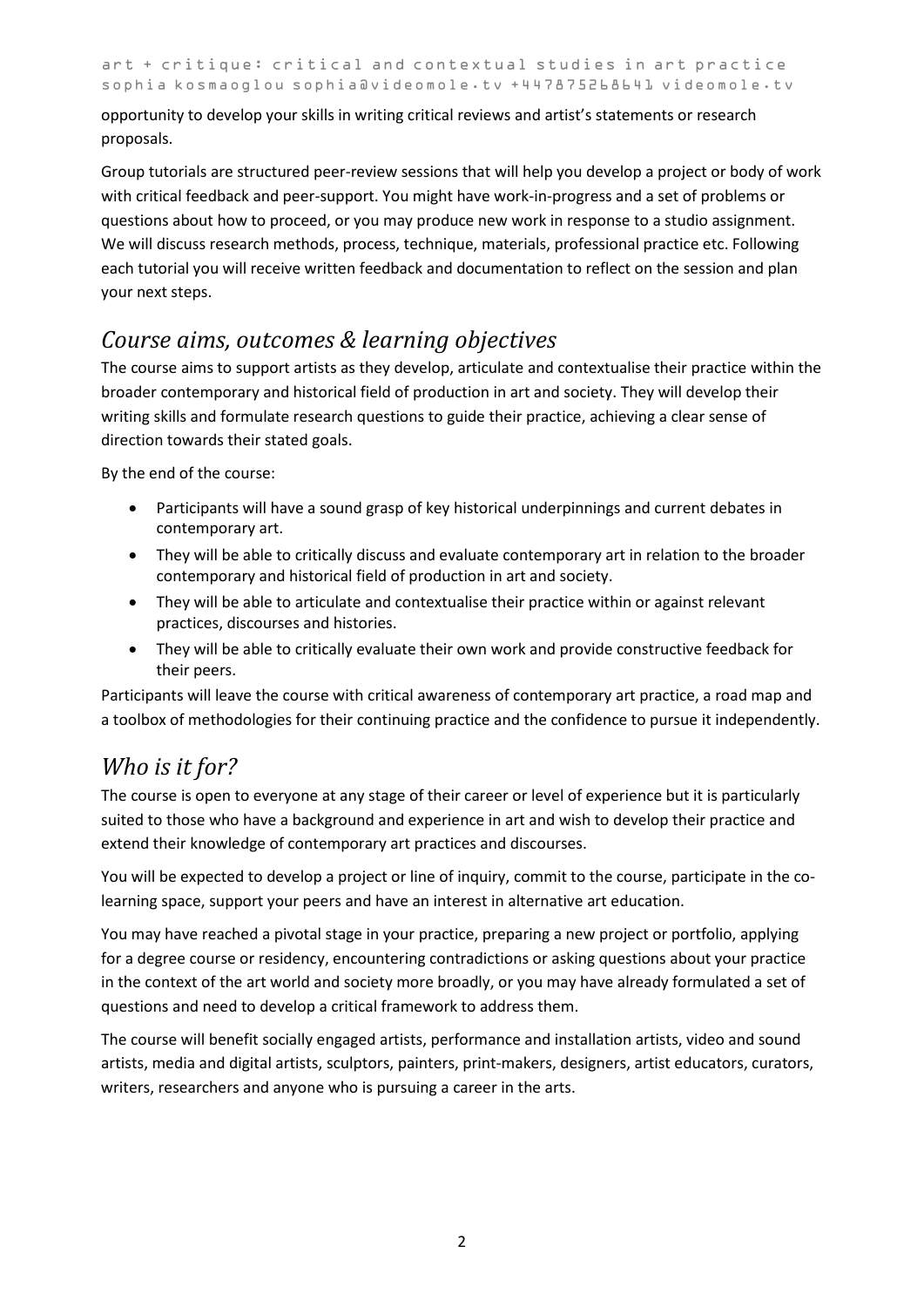### *Course Format*

Due to Covid-19, this course will be delivered live online with the possibility of hybrid Off-site Visits and/or other course modules wherever appropriate and possible, depending on the existing circumstances and pending the collective decision by all participants.

The course will be delivered via **[Schoology](https://www.schoology.com/)**, a virtual learning environment (VLE) and **[Zoom](https://zoom.us/)**, a web conferencing platform. Both of these are user-friendly and you will receive a course pack with detailed guidance on how to access them at least three days before the course begins.

The course programme includes modules and support in the form of:

- A programme of six lectures and reading seminars
- Regular group tutorials to discuss your practice, process and work-in-progress, followed with written feedback and peer review
- Creative practice and research workshops: with exercises, assignments and insights on the relationship between practice and theory
- Writing workshops: to develop a project, curatorial or research proposal, improve your artist's statement, exchange feedback and practice your critical review and interpretive skills
- Off-site visits: participate in critical discussions, articulate aesthetic judgments and build analytical skills
- Present your project for a final round of discussions and written feedback. The format is up to you, although it will typically consist of a summary of central formal and conceptual issues in your work or the overall argument and key points of your project proposal, ending on a question about your practice. This will be followed by critical discussion and feedback.

### *What you will need*

- A reliable internet connection
- A computer with webcam, mic and speakers or headphones
- Register on **[Schoology](https://www.schoology.com/)** with an access code
- Download and install **[Zoom](https://zoom.us/)**
- Notebook and pen
- Examples of your work in physical or digital form for group tutorials
- A computer, laptop or iPad with internet access for assignments, research and preparation for your final project presentation
- Money for potential travel and exhibition entry (optional)

### <span id="page-2-0"></span>*Upcoming course dates, info & fees*

### **Summer 2022: 23 Apr – 6 Aug 2022, Saturdays 10:00-12:30 BST (GMT+1)**

This online course runs from **23 April to 6 August 2022** every **Saturday from 10:00am to 12:30pm BST (GMT+1)**, for 16 weeks. Please make sure that you can attend during these dates and times.

Fees for this course are **£360 / Concessions £288** (student, unwaged, disability, senior). If the course fees are a barrier to your participation please use the **[contact form](https://videomole.tv/contact-form/)** to get in touch so that we can find a way to make it more accessible for you.

Please read the **[Learning Agreement](https://videomole.tv/wp-content/uploads/2022/01/ArtnCritique-Learning-Agreement-Summer-2022.pdf)** before registering for the course. If you have any questions please use the **[contact form](https://videomole.tv/contact-form/)** to get in touch.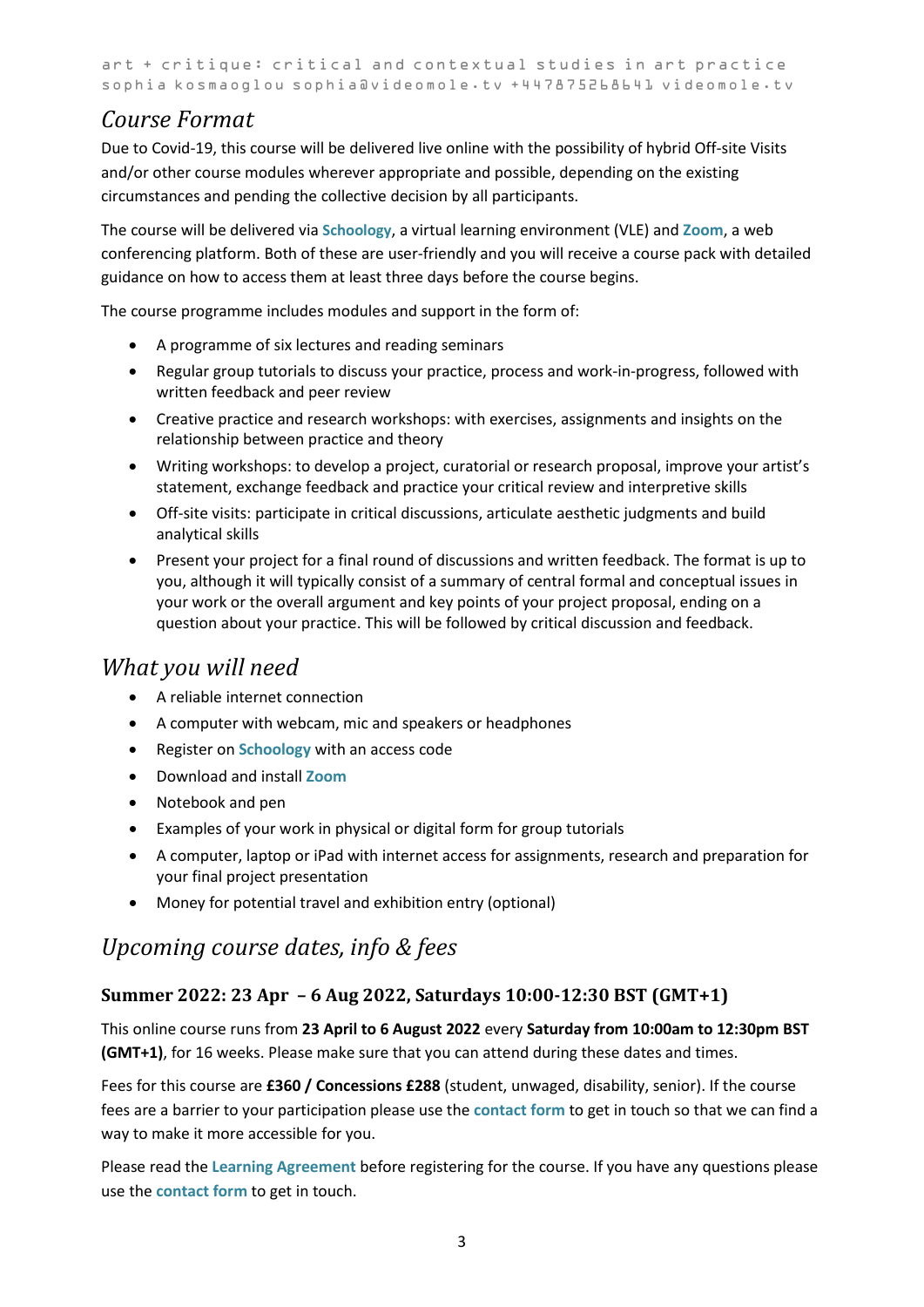| <b>From</b>              | Τo                      | Time                           | <b>Duration</b>                         | Location      | Fee                 | <b>Actions</b>  |
|--------------------------|-------------------------|--------------------------------|-----------------------------------------|---------------|---------------------|-----------------|
| Saturday,<br>23 Apr 2022 | Saturday,<br>6 Aug 2022 | 10:00-12:30<br>GMT +1<br>(BST) | 16 sessions /<br>40 hours / 16<br>weeks | <b>ONLINE</b> | £360/£288<br>Concs. | <b>REGISTER</b> |

### <span id="page-3-0"></span>*Course Schedule*

This sample timetable will you give you sense of the course content and pace. Before the beginning of the program you will receive the course pack with a detailed course schedule, a guide on the online platforms and tools that we will use and other information. Please allow at least four hours per week for reading, research and coursework, and to prepare your final project presentation.

| SAT 23 APR        | 1. Introduction                                                   |
|-------------------|-------------------------------------------------------------------|
| SAT 30 APR        | 2. The Critical Function of Art: Lecture/Seminar 1                |
| SAT 7 MAY         | 3. Group Tutorials + Studio Brief                                 |
| SAT 14 MAY        | 4. Politics & the Institution of Art: Lecture/Seminar 2           |
| SAT 21 MAY        | 5. Off-site Visits                                                |
| SAT 28 MAY        | <b>6. Group Tutorials</b>                                         |
| SAT 4 JUN         | 7. Creative Practice: Practice & Theory Workshop                  |
| <b>WED 8 JUN</b>  | <b>DEADLINE: Exhibition reviews</b>                               |
| SAT 11 JUN        | 8. Writing Workshop: Exhibition Reviews + Research Brief          |
| <b>SAT 11 JUN</b> | <b>DEADLINE: Research assignment</b>                              |
| SAT 18 JUN        | 9. Spectacle and the Everyday: Lecture/Seminar 3                  |
| SAT 25 JUN        | 10. Research: Practice & Theory Workshop                          |
| WED 29 JUN        | <b>DEADLINE: Statements or proposals</b>                          |
| SAT 2 JUL         | 11. Writing Workshops & Group Tutorials                           |
| SAT 9 JUL         | 12. Writing Workshops & Group Tutorials                           |
| SAT 16 JUL        | 13. The Abject, Identity & Process: Lecture/Seminar 4             |
| SAT 23 JUL        | 14. Studio Assignment: Feedback & Critique                        |
| SAT 30 JUL        | <b>DEADLINE: Studio assignment</b>                                |
| SAT 30 JUL        | 15. Participation, Dialogue & the Gift Economy: Lecture/Seminar 6 |
| <b>SAT 6 AUG</b>  | <b>DEADLINE: Final project presentation</b>                       |
| SAT 6 AUG         | <b>16. Project Presentations</b>                                  |

### <span id="page-3-1"></span>*Lecture Outlines*

The lecture and seminar programme examines the historical and critical contexts in which art is produced, circulated, viewed and understood. The lectures introduce key concepts that inform art practice, tracing these concepts from their emergence to their subsequent transformations and development. Each lecture is a sustained argument supported by cases studies of art movements and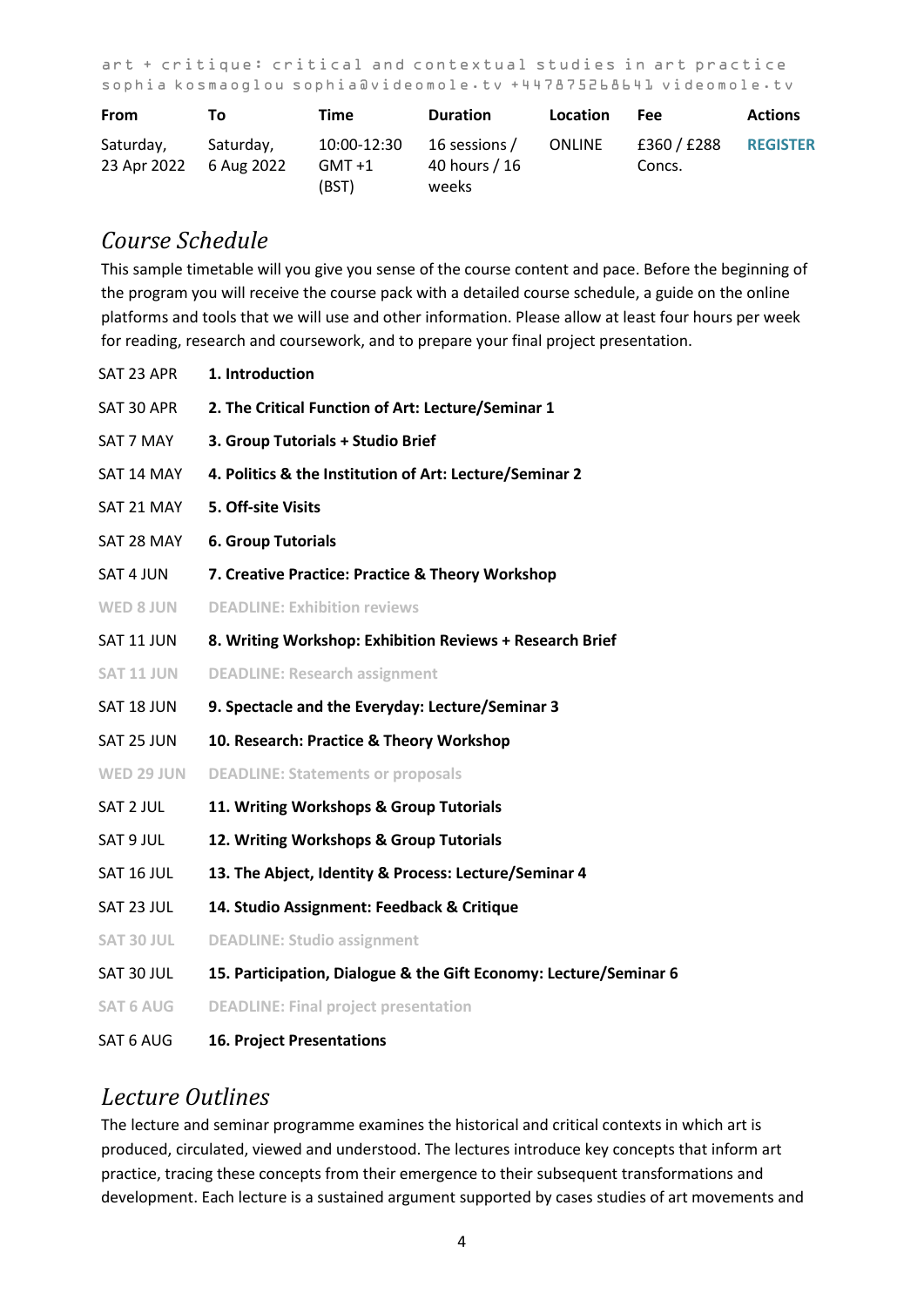practices, with summaries of philosophical, theoretical and aesthetic concepts and critical discourses, their origins and definitions. The lectures are discursive and participatory. You will be provided with handouts containing a summary and bibliographic information at the beginning of each lecture.

### 1. THE CRITICAL FUNCTION OF ART

Since the emergence of autonomous and avant-garde art in the  $19<sup>th</sup>$  century, art is considered to be in critical confrontation with society. We will consider the opinions of writers such as the Critical Theorist Theodor Adorno and the critics Clement Greenberg and Benjamin Buchloh to discuss the avant-garde in modernist and post-modernist critical contexts. These writers suggest that art should be more than entertainment or decoration; that it should not simply reflect and perpetuate the values of society, but that it should engage critically with the dominant social, cultural and aesthetic values of its time. Some of the questions that we engage with in this lecture include: Who is art for? What is the relationship between art and entertainment? How do we understand art as a critical practice? What distinguishes art from other forms of cultural production? What is the value of art? What is the critical function of art? What is "critical art"? Why does art have to be critical? What makes a work of art critical? Is it defined by subject-matter, medium or context? What is critical art, critical of? What is critical theory? What is critique? What is the autonomy of art? What is self-critique? When is art not critical? How can art be critical within pluralism? Can artistic practices play a critical role in a society?

### 2.1 THE POLITICS OF ART

In this lecture we explore theoretical perspectives on the dichotomy between political art and autonomous art, the nuances within each camp and theories that depart from this simplistic dichotomy. According to the Marxist tradition, the political theorist Chantal Mouffe and artists Martha Rosler and Hans Haacke, art appears either as a politically embedded and thus conservative practice, or as part of a critical or revolutionary process which effects change. On the other hand, for Clement Greenberg and Theodor Adorno art must maintain its autonomy to achieve its political aims. The critical theorists Herbert Marcuse and Walter Benjamin, and the philosopher Jacques Ranciere adopt more complex positions between the two camps. Some of the questions that we engage with in this lecture include: What is the social role of art? Do artists have political obligations? Is art an effective tool for effecting or resisting political change? Is there a tension between the values of *art* and *political* values? How is art linked to politics and political or cultural struggle?

### 2.2 POLITICS & THE INSTITUTION OF ART

In this lecture we explore the political role of art as an institution, and how it ultimately de-politicises art by aestheticising it. We will trace the concept of autonomy back to enlightenment aesthetics and consider Herbert Marcuse's critique of affirmative culture alongside the Marxist concept of ideology. We will explore the ontology of art through Marcel Duchamp's 'readymade' with reference to the institutional theory of art and the concept of the 'artworld' in the work of Arthur Danto and George Dickie. We will explore the three successive waves of Institutional Critique in the practice and writing of artists in this movement. Returning to the topic of politics, we will consider the political role of the institution alongside Pierre Bourdieu's concept of cultural capital. Some of the questions that we engage with in this lecture include: How do we recognise art? What is art, who gets to decide? What distinguishes art from other forms of production? What constitutes the 'artworld'? What is the institution of art? What is an institution? What is Institutional Critique? Are museums political institutions? Is art a political institution?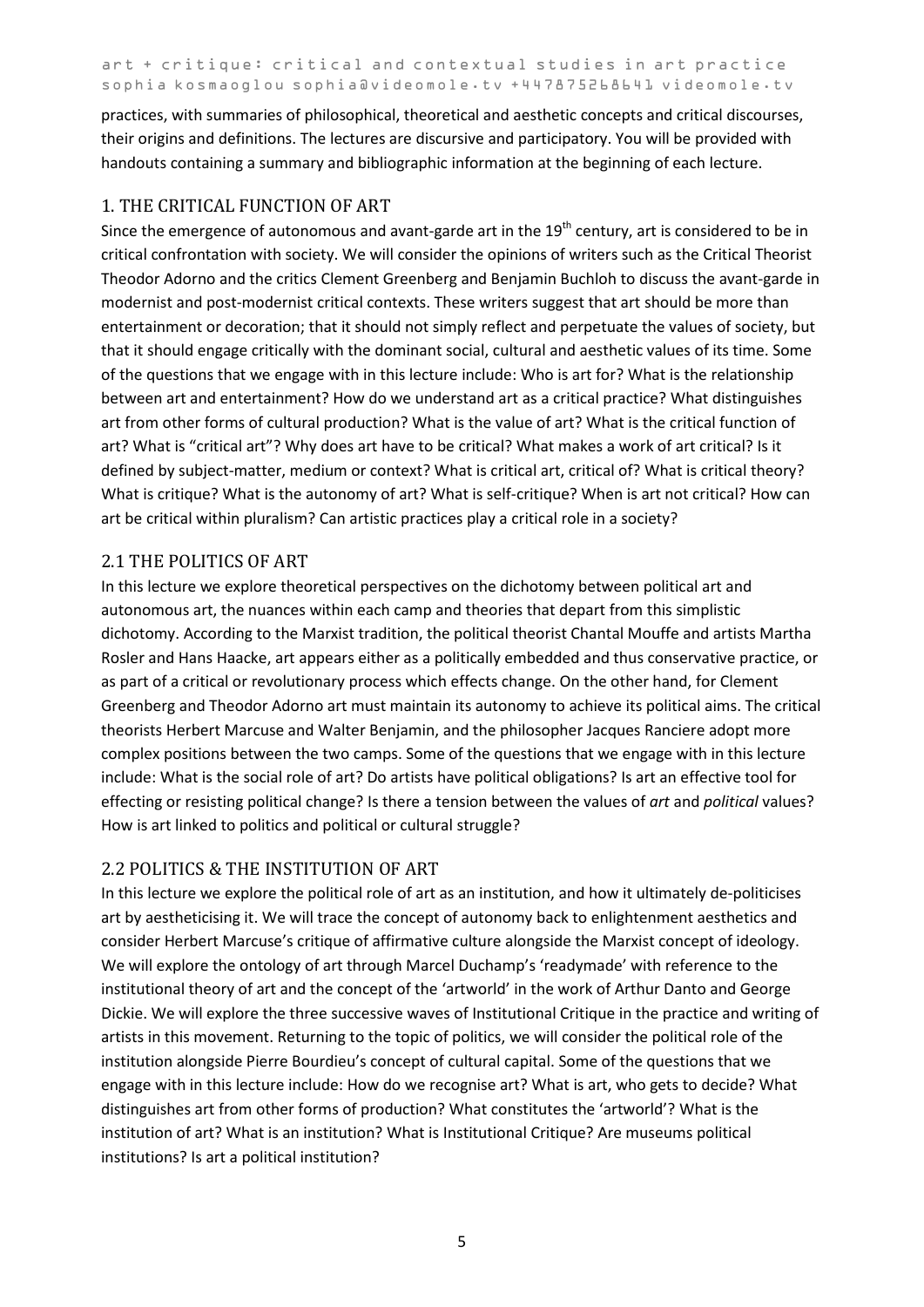#### 3. SPECTACLE & THE EVERYDAY

Since its entry into the representational arts in the mid 19<sup>th</sup> century, the everyday has increasingly become a common concern in artists' practice. Far from wishing to represent the everyday in art, the *avant-garde* wanted to abolish the separation of art and life altogether. Contemporary art has inherited these two opposing and contradictory projects. This lecture explores the critique of everyday life through the work of Henri Lefebvre, Michel de Certeau and Georges Perec. We consider the avantgardist ambition to integrate art and life via the artistic strategies of Aleksandr Rodchenko, Allan Kaprow, Dan Graham and the Situationist International, and we consider Peter Burger's claim that the culture industry of the late  $20<sup>th</sup>$  century fused art and life. We also look at critiques of space, time, consumption and practices of appropriation in post-modern art. Some of the questions that we engage with in this lecture include: What is the everyday? How can it be investigated and represented? How can we bring routine, the ordinary and the unremarkable into visibility? What strategies have artists used to reveal the everyday or to integrate art and life?

### 4. THE ABJECT, IDENTITY & PROCESS

This lecture considers materiality and the body in art practice and discourse, and specifically the themes that emerge from Julia Kristeva's concept of the *abject*. We trace the origins of Kristeva's concept to consider theories of identity and desire in Lacanian psychoanalysis, group identity and oppression in the work of Georges Bataille and concepts of pollution and taboo in the work of Mary Douglas. We explore feminism and the female artist in the work of Carolee Schneemann and Cindy Sherman. We look at performativity in art through the work of Judith Butler, John Austin and Pierre Bourdieu. The lecture explores Minimalism and Process art (Post-Minimalism) through the work of Robert Morris, Eva Hesse and Richard Serra. Some of the questions that we engage with in this lecture include: Why are certain things considered clean and others dirty? Why is food appealing in some contexts and repulsive in others? Why are we disturbed by ambiguity? What is the difference between the sacred and the unlcean? What is a taboo? Why are we fascinated by images that provoke horror? How do materials respond to manipulation? How does our physical engagement with art change the way we understand and respond to artworks?

### 5. PARTICIPATION, DIALOGUE & THE GIFT ECONOMY

This lecture explores a broad range of art practices since the 1960s that appropriate social formats, in order to collapse the distinction between art and everyday life and emphasise participation, community, collaboration and collectivity. We consider a broad range of critical theories on participation, social engagement, community and dialogue, including Suzanne Lacy's *New Genre Public Art,* Nicolas Bourriaud's *Relational Aesthetics,* Claire Bishop's *Participation,* Grant Kester's *Dialogical Aesthetics*, Jacques Ranciere's *Emancipated Spectator,* Homi Bhabha's *Conversational Art* and Mikhail Bakhtin's *Dialogic Imagination.* We examine the Gift Economy in the work of Marcel Mauss and commodity fetishism in the work of Karl Marx. Some of the questions that we engage with in this lecture include: Why are artists worried about alienation, lack of participation and broken bonds in the social fabric? How does capitalism create alienation? Why do we feel compelled to return a favour? Where is the work of art in relational art? Is it the outcome, the process, or the idea? How do these practices redefine aesthetic experience? How do they challenge our expectations of art? By what criteria do we judge participatory art? What happens to the role of art when it is put to the service of society? What happens to the role of the artist when the division between art and non-art breaks down? What happens to the autonomy of art?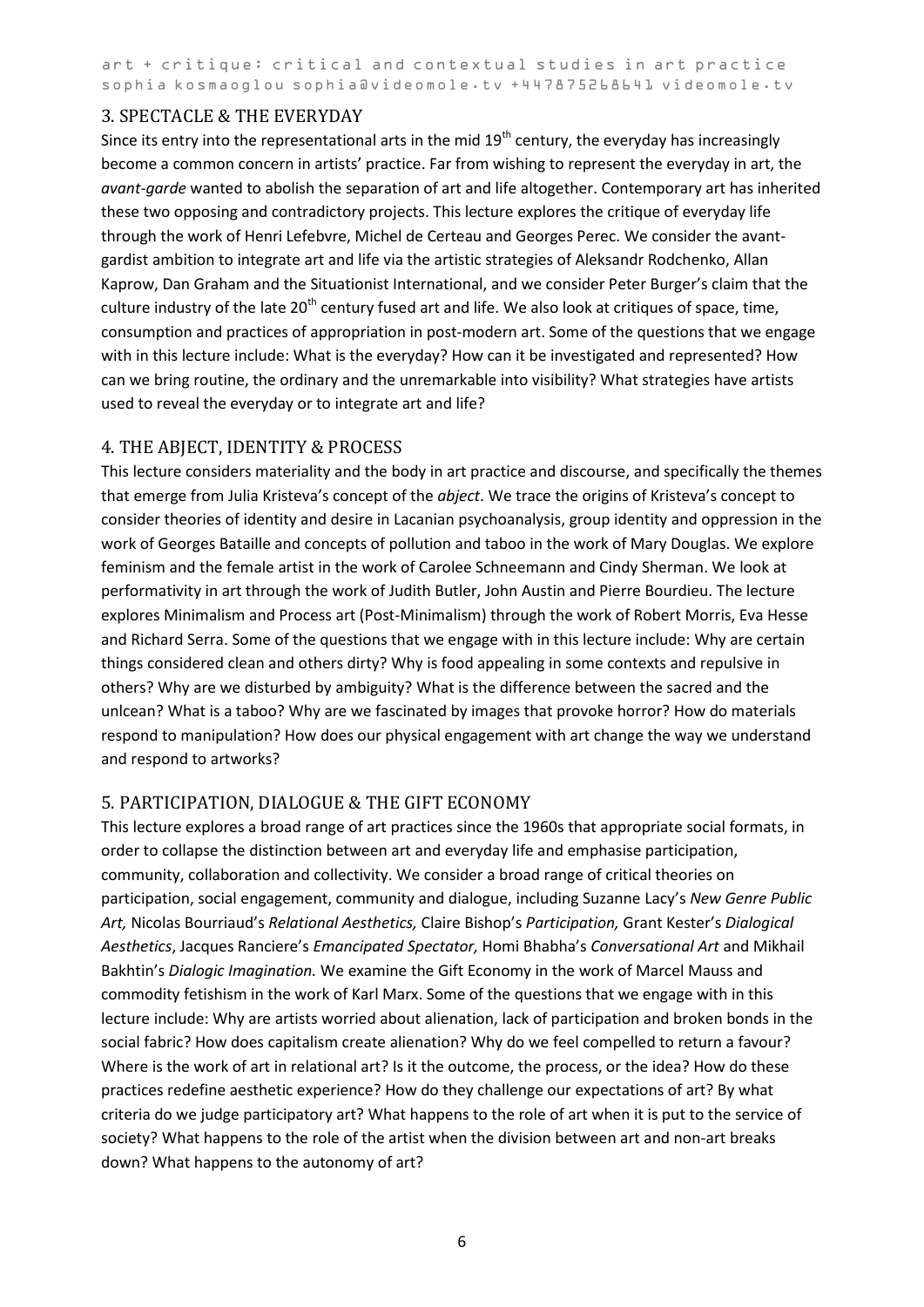# <span id="page-6-0"></span>*Course Reader*

The Reader will be available for download, you do not need to purchase any books for the course. Please allow one hour to familiarise yourself with each text in preparation for the corresponding seminar or workshop, and make notes of questions and comments that you want to address. Please make sure you have access to the set texts for each session in print or on screen. This list is provided here as an example from previous courses and the texts may change.

### LECTURE 1. THE CRITICAL FUNCTION OF ART

• **Mouffe, Chantal (2008). [Art and Democracy: Art as an Agonistic Intervention in Public Space](https://www.onlineopen.org/download.php?id=226)**. *Open* No. 14, Art and the Public Domain. Rotterdam: NAi Publishers, SKOR, pp. 6-15.

### GROUP TUTORIALS: Feedback + Critique

• **Lerman, Liz (2003). [Toward a Process for Critical Response](http://static.placestories.com/pool/doc/97/23/71/8nye0-7f4eb9bfcc25206d01ec9b7709.pdf)**. *communityarts.net*.

### LECTURE 2.1 THE POLITICS OF ART

- **Piper, Adrian (2014). [Political Art and the Paradigm of Innovation](https://videomole.tv/wp-content/uploads/2020/10/AP2014.pdf)**. In *The Idea of the Avant Garde - And What It Means Today*, Marc James Leger ed. Manchester University Press, pp. 4-11.
- **Adorno, Theodor (2002/1970).** *[Aesthetic Theory](http://www.sfu.ca/~andrewf/aesthetictheory)*. Trans. Robert Hullot-Kentor. London: Continuum, excerpts pp. 225-227.

### OFF-SITE VISITS

• **Kahneman, Daniel (2011). [The Associative Machine](https://videomole.tv/wp-content/uploads/2020/10/DK2011.pdf)**. In *Thinking, Fast and Slow*. New York: Farrar, Straus & Giroux, excerpt pp. 50-52.

### LECTURE 2.2 POLITICS & THE INSTITUTION OF ART

• **Fraser, Andrea (2005). [From the Critique of Institutions to an Institution of Critique](https://monoskop.org/images/b/b6/Fraser_Andrea_2005_From_the_Critique_of_Institutions_to_an_Institution_of_Critique.pdf)**. *Artforum* 44/1, Sep 2005, pp. 278–283.

### CREATIVE PRACTICE WORKSHOP

• **Duchamp, Marcel (1975/1957). [The Creative Act](http://courses.ischool.utexas.edu/Smith_Kim/2007/Fall/INF385H/Duchamp_CreativeAct.pdf)**. In *The Essential Writings of Marcel Duchamp*. London: Thames & Hudson, pp. 138-140. **[AUDIO](http://www.ubu.com/sound/duchamp.html)**

### RESEARCH METHODOLOGY WORKSHOP

• **Groys, Boris (2012). [Under the Gaze of Theory](http://worker01.e-flux.com/pdf/article_8953828.pdf)**. *E-flux* Journal #35, May 2012.

### LECTURE 3. SPECTACLE & THE EVERYDAY

- **Debord, Guy (1967). [The Culmination of Separation](http://www.aughty.org/pdf/culmination_sep.pdf)**. In *Society of the Spectacle*. New York: Zone Books, pp. 6-17.
- **Lefebvre, Henri (1987). [The Everyday and Everydayness](https://www.jstor.org/stable/2930193)**. *Yale French Studies* No. 73, pp. 7-11.

### WRITING WORKSHOP: Statements + Proposals

• **Williams, Gilda (2015). [Write On: On Today's Art Writing Explosion, and the Tyranny of the](https://secureservercdn.net/160.153.137.14/n2m.784.myftpupload.com/wp-content/uploads/2019/04/Write-On-Art-Monthly-March-2015.pdf)  [Artist's Statement](https://secureservercdn.net/160.153.137.14/n2m.784.myftpupload.com/wp-content/uploads/2019/04/Write-On-Art-Monthly-March-2015.pdf)**. *Art Monthly* 348, pp. 11-14.

### LECTURE 4. THE ABJECT, IDENTITY & PROCESS

- **Douglas, Mary (1966).** *Purity and Danger:* **An** *[Analysis of the Concepts of Pollution and Taboo](https://monoskop.org/images/7/7d/Douglas_Mary_Purity_and_Danger_An_Analysis_of_Concepts_of_Pollution_and_Taboo_2001.pdf)*. London: Routledge, excerpts pp. 1-7, 44-50, 149-150.
- **Kristeva, Julia (1982).** *[Powers of Horror: An Essay on Abjection](https://pdfs.semanticscholar.org/ff75/f264c23b25616f0596ba5b86bf67afac5f1d.pdf)*. Trans. Leon S. Roudiez. New York: Columbia University Press, excerpt pp. 1-6.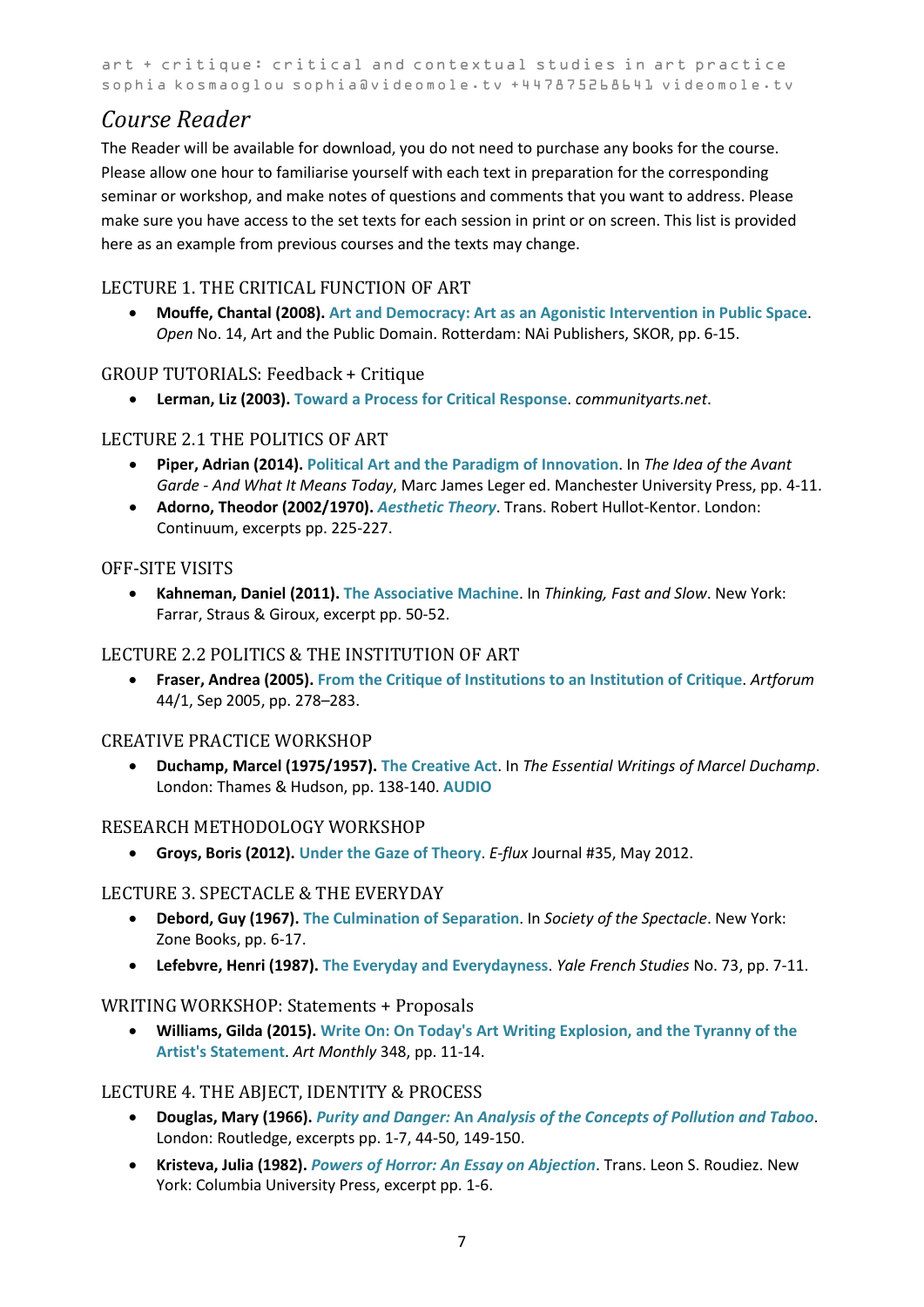### LECTURE 5. PARTICIPATION, DIALOGUE & THE GIFT ECONOMY

• **Jackson, Shannon (2011)[. Quality Time: Social Practice Debates in Contemporary Art](https://corner-college.com/udb/cprojnCwiyChapter_2_-_Quality_Time.pdf)**. In *Social Works: Performing Art, Supporting Publics*. New York: Routledge, pp. 43-74.

## *Off-site Visits*

We can view online exhibitions and/or we can visit London-based galleries and museums in a hybrid format. Galleries and museums in London are operating with restrictions, reduced capacity and hours. We might need to arrange our visit from **12pm on Saturday, 21 May 2022**. We will review the situation closer the date, discuss the options and come to a collectively agreed plan.

If we opt for hybrid sessions you will have a choice between participating by physically visiting Londonbased museums or galleries within our group, or participating online from your location via Zoom.

# *Pedagogy, participation & accessibility*

The course is informed and structured along collaborative, co-operative and collective principles and pedagogical models, employing alternative models of art education. The course structure is responsive, it is designed to initiate student-led discussions and encourage participants to help shape and steer the course.

Using the course outline as a starting point we will use collective decision-making to modify and adjust the course to our needs. Current conditions under Covid-19 give us the opportunity to cast aside our expectations of what education should be and think in terms of pedagogical practice as a collaboration between participants who are teaching each other what they need to learn. Be prepared to take an active role in deciding how the course unfolds and making your voice heard in discussions.

To ensure that we all start from an equal footing please include any access requirements or concerns in the registration form. This includes anything that might prevent you from participating fully in the course.

### <span id="page-7-0"></span>*Tutor*

Sophia Kosmaoglou is an artist, tutor, curator and researcher. Her work addresses the construction of identity through relationships and more recently her research and practice is oriented toward group dynamics, collectivity, cooperation and self-organisation. Blurring the boundaries between art, education and activism, her work questions the ontology of art, its social functions and institutional contexts, and creates opportunities to experiment with collective economies and learning environments. In 2015 she founded **[ART&CRITIQUE](https://videomole.tv/artandcritique/)**, an alternative art education network, which was succeeded in 2019 by the **[Radical Pedagogy Research Group](https://videomole.tv/radical-pedagogy/)**, a peer-led participatory action-research project. She is currently working on a project to start a **[co-operative art school](https://videomole.tv/coop-art-school/)** that will provide a selforganised and sustainable alternative to mainstream art education.

Sophia has a practice-based PhD in Fine Art from Goldsmiths. Her research interests include institutional critique and the relationship between art and politics, institutions, independent organisations and collective practices. She is a visiting tutor at Chelsea College of Arts and previous teaching experience includes BA Critical Studies and Studio Practice at Goldsmiths. She is a former member of Exploding Cinema, The Field, Deptford Cinema, Body Politic and other collectives. For more information please see **[https://videomole.tv](https://videomole.tv/)**